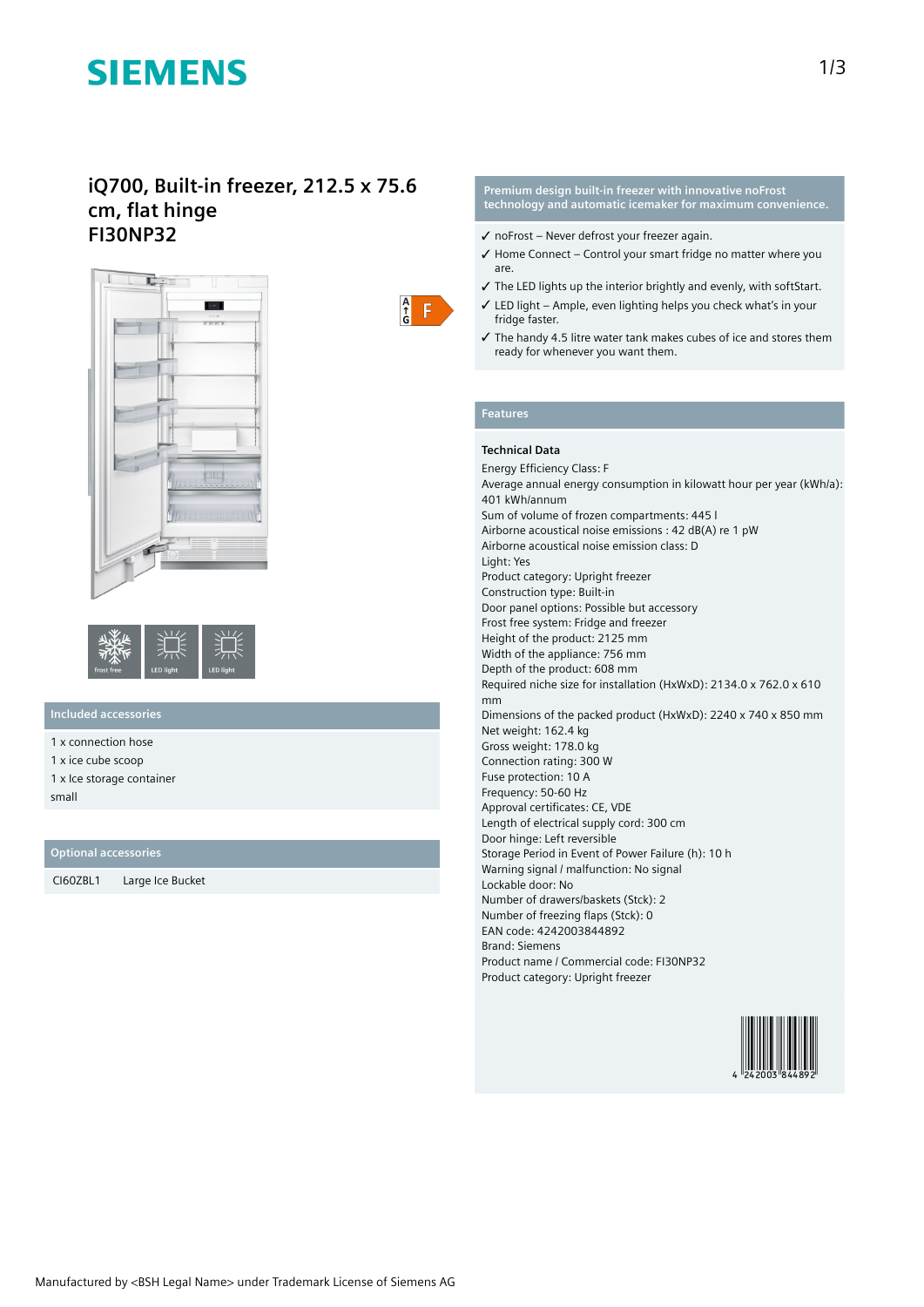# **SIEMENS**

# **iQ700, Built-in freezer, 212.5 x 75.6 cm, flat hinge FI30NP32**

## **Features**

#### **Design features**

- The drawers in the fridge and freezer models are positioned at the same height.
- With side-by-side installation, the glass shelves and door racks can be aligned on the same level
- Smooth design rail system providing flexible positioning for shelves and door racks
- TFT-Display
- Fully integrated
- Fixed hinge

#### **Functions**

- Home Connect: iService Remote, Remote Monitoring and Control with Wi-Fi connectivity
- 1 compressor/1 cooling circuit
- Holiday mode, Sabbath Mode
- Acoustic open door warning system

#### **Design features**

● NoFrost, never have to defrost ever again

#### **Freezing**

- $\bullet$  No-frost technology with fast freezing at -30 °C.
- Temperature adjustable from -14 °C to -24 °C.
- 4-star freezer compartment.
- Interior ventilator
- 4 safety glass shelves, 3 of which are individually height adjustable.
- 2 fully extendable drawers with transparent front.
- Connection Length (water supply):300 cm
- Left hinged, door reversible
- multiAirflow cooling improves circulation of air around the fridge

### ●

### **Ice maker**

- Integrated in the freezer compartment, with fixed inlet water connection.
- Automatic ice cube maker
- Particle filter for water inlet, integrated in ventilation grille area.
- Ice cube maker creates 1.7 kg ice cubes per day, storage container holds 2.5 kg of ice
- Supply hose 3.0 m with 3/4 " connection.
- Max. door panel weight 41kg
- Ventilation in plinth, the plinth size can be varied
- Variable plinth adaption
- Door opening angle of 115°, fixable at 90°.
- Shut-off valve for water connection must be planned next to the appliance and always be accessible.
- If the water pressure exceeds 0.8 MPa (8 bar), connect pressure relief valve between water tap and hose set.
- Water pressure 2 to 8 bar.
- Dimensions: 212.5 cm H x 75.6 cm W x 60.8 cm D
- Niche Dimensions: 213.4 cm H x 76.2 cm W x 61 cm D
- Connection value 300 W
- $220 240V$

## **Performance and Consumption**

- EU19\_EEK\_D: F
- Total Volume : 445 l
- Net Fridge Volume : 0 l
- Net Freezer Volume : 445 l
- Net 4\* compartment volume : 445 l
- Freezing capacity 24h : 23 kg
- Annual Energy Consumption: 401 kWh/a
- Climate Class: SN-T
- Noise Level : 42 dB , EU19\_Noise emission class\_D: D
- Temperature rise time : EU19\_Temperature rise time\_D: 10 H